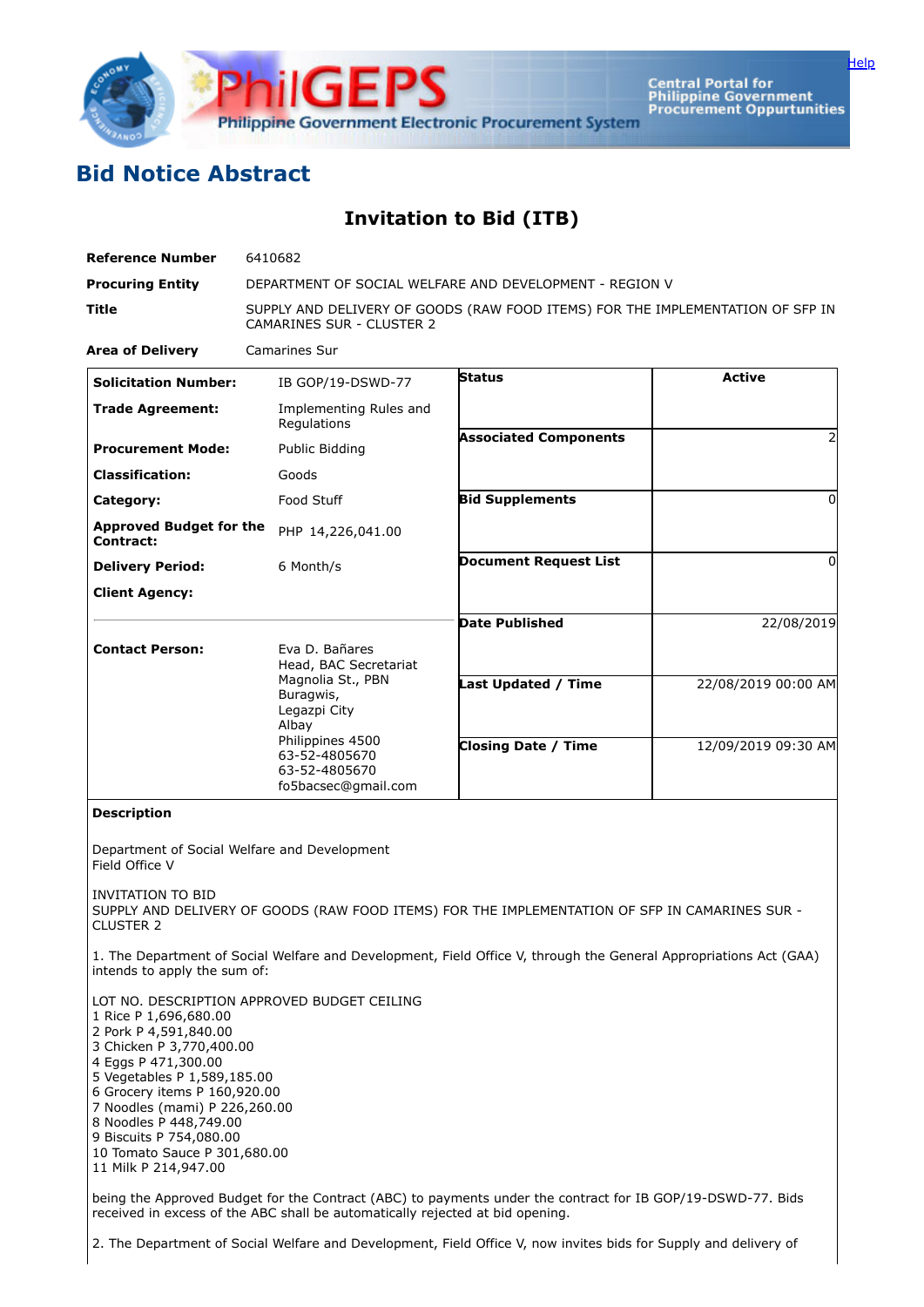goods (raw food items) for the implementation of SFP in Camarines Sur – Cluster 2. Delivery of the Goods is required per approved final schedule. Bidders should have completed, within two (2) years from the date of submission and receipt of bids, a contract similar to the Project. The description of an eligible bidder is contained in the Bidding Documents, particularly, in Section II. Instructions to Bidders.

3. Bidding will be conducted through open competitive bidding procedures using a non-discretionary "pass/fail" criterion as specified in the 2016 Revised Implementing Rules and Regulations (IRR) of Republic Act (RA) 9184, otherwise known as the "Government Procurement Reform Act".

Bidding is restricted to Filipino citizens/sole proprietorships, partnerships, or organizations with at least sixty percent (60%) interest or outstanding capital stock belonging to citizens of the Philippines, and to citizens or organizations of a country the laws or regulations of which grant similar rights or privileges to Filipino citizens, pursuant to RA 5183.

4. Interested bidders may obtain further information from Department of Social Welfare and Development, Field Office V and inspect the Bidding Documents at the address given below during 8:00AM to 5:00PM.

5. A complete set of Bidding Documents may be acquired by interested Bidders on August 22, 2019 from the address below and upon payment of a non-refundable fee for the Bidding Documents in the amount of: Lot 1: P5,000.00; Lot 2: P5,000.00; Lot 3: P5,000.00; Lot 4: P 500.00; Lot 5: P5,000.00; Lot 6: P 500.00; Lot 7: P 500.00; Lot 8: P 500.00; Lot 9: P1,000.00; Lot 10: P 500.00; Lot 11: P 500.00 Note: If joining several lots, the total fee for the Bidding Documents shall be based on the sum of the ABC of all lots to be joined.

It may also be downloaded free of charge from the website of the Philippine Government Electronic Procurement System (PhilGEPS) and the website of the Procuring Entity, provided that Bidders shall pay the applicable fee for the Bidding Documents not later than the submission of their bids.

6. The Department of Social Welfare and Development, FO V, will hold a Pre-Bid Conference on 10:00 A.M., August 30, 2019 at DSWD FO V, Conference Room, which shall be open to prospective bidders.

7. Bids must be duly received by the BAC Secretariat at the address below on or before 9:30 A.M., September 12, 2019. All Bids must be accompanied by a bid security in any of the acceptable forms and in the amount stated in ITB Clause 18.

Bid opening shall be on 2:00 P.M., September 12, 2019 at DSWD FO V. Bids will be opened in the presence of the bidders' representatives who choose to attend at the address below. Late bids shall not be accepted.

8. The Department of Social Welfare and Development, FO V, reserves the right to reject any and all bids, declare a failure of bidding, or not award the contract at any time prior to contract award in accordance with Section 41 of RA 9184 and its IRR, without thereby incurring any liability to the affected bidder or bidders.

9. For further information, please refer to:

EVA D. BAÑARES Head, Procurement & BAC Secretariat DSWD FO V, Buraguis, Legazpi City Tel.: (052) 480-5670

(Sgd)MARIA CORAZON A. PITERO BAC Chairperson

## **Line Items**

| Item No.       | <b>Product/Service Name</b>                          | <b>Description</b>                                     | <b>Ouantity UOM</b> |     | <b>Budget (PHP)</b> |
|----------------|------------------------------------------------------|--------------------------------------------------------|---------------------|-----|---------------------|
| 1              | Supply and delivery of goods<br>(raw food items) for | Lot $1 -$ Rice                                         |                     | Lot | 1,696,680.00        |
| $\overline{2}$ | Supply and delivery of goods<br>(raw food items) for | Lot $2 -$ Pork                                         |                     | Lot | 4,591,840.00        |
| 3              | Supply and delivery of goods<br>(raw food items) for | Lot $3$ – Chicken                                      | 1                   | Lot | 3,770,400.00        |
| 4              | Supply and delivery of goods<br>(raw food items) for | Lot $4 - Eqqs$                                         | 1                   | Lot | 471,300.00          |
| 5              | Supply and delivery of goods<br>(raw food items) for | Lot 5 - Vegetables (carrots,<br>garlic, monggo, onion) |                     | Lot | 1,589,185.00        |
| 6              | Supply and delivery of goods<br>(raw food items) for | Lot 6 - Grocery items (cooking<br>oil, salt)           | 1.                  | Lot | 160,920.00          |
| $\overline{7}$ | Supply and delivery of goods<br>(raw food items) for | Lot 7 - Noodles (mami, fresh)                          | 1.                  | Lot | 226,260.00          |
| 8              | Supply and delivery of goods<br>(raw food items) for | Lot 8 - Noodles (macaroni,<br>spaghetti)               | 1                   | Lot | 448,749.00          |
| 9              | Supply and delivery of goods<br>(raw food items) for | Lot $9 - Biscuts$                                      | 1.                  | Lot | 754,080.00          |
| 10             | Supply and delivery of goods<br>(raw food items) for | Lot 10 - Tomato Sauce                                  | $\mathbf{1}$        | Lot | 301,680.00          |